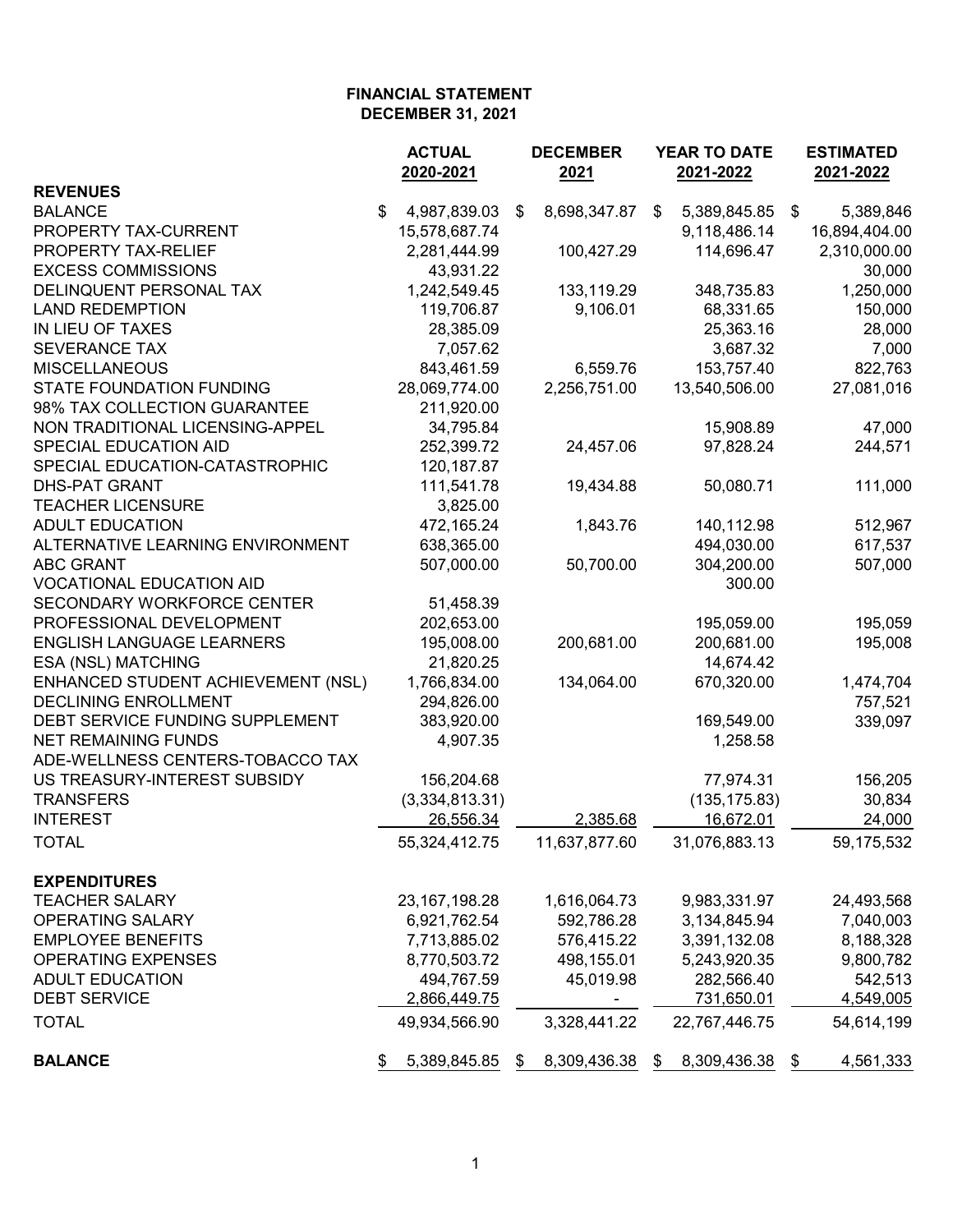|                                                                        | <b>ACTUAL</b><br>2020-2021 | <b>DECEMBER</b><br>2021 | YEAR TO DATE<br>2021-2022 | <b>ESTIMATED</b><br>2021-2022 |
|------------------------------------------------------------------------|----------------------------|-------------------------|---------------------------|-------------------------------|
|                                                                        | <b>BUILDING FUND</b>       |                         |                           |                               |
| <b>REVENUES</b>                                                        |                            |                         |                           |                               |
| <b>BALANCE</b>                                                         | \$<br>5,567,998.24         | $$14,221,035.62$ \$     | 6,391,936.99              | 6,391,937<br>\$               |
| <b>GOOD FAITH DEPOSIT</b>                                              | 4,907.35                   |                         | 205,100.00                |                               |
| PROCEEDS FROM SALE OF BONDS                                            |                            |                         | 9,798,065.50              | 10,000,000                    |
| <b>ACADEMIC FACILITIES PARTNERSHIP</b><br><b>DEBT SAVINGS TRANSFER</b> |                            |                         |                           |                               |
| NET REMAINING REFUNDING BONDS                                          | (10,048.82)<br>(4,907.35)  |                         |                           |                               |
| <b>INTEREST</b>                                                        | 9,889.06                   | 610.89                  | 3,724.85                  | 40,000                        |
| DONATIONS-TURF/SCOREBOARD                                              | 53,050.00                  |                         | 19,500.00                 |                               |
| REFUND PRIOR YEAR EXPENDITURES                                         |                            |                         | 10,124.18                 |                               |
| <b>TRANSFER-OPERATING</b>                                              | 3,183,495.24               |                         |                           |                               |
| <b>TRANSFERS-TURF</b>                                                  | 12,500.00                  |                         |                           |                               |
| <b>TOTAL</b>                                                           | 8,816,883.72               | 14,221,646.51           | 16,428,451.52             | 16,431,937                    |
| <b>EXPENDITURES</b><br>LAND                                            |                            |                         |                           |                               |
| PURCHASED SERVICES                                                     | 501,424.73                 | 68,132.37               | 223,613.92                | 30,000                        |
| <b>EQUIPMENT &amp; FURNITURE</b>                                       | 108,460.69                 |                         | 26,435.88                 | 690,000                       |
| BUILDINGS-REMODELING                                                   | 705,272.51                 | 16,735.35               | 59,124.60                 |                               |
| <b>BUILDINGS-NEW &amp; ADDITIONS</b>                                   | 379,132.86                 | 26,794.75               | 1,699,859.26              | 10,000,000                    |
| RENTAL-EQUIPMENT & VEHICLES                                            |                            |                         |                           |                               |
| FEES                                                                   | 49,419.00                  | 12,225.19               | 35,920.44                 | 25,000                        |
| <b>SUPPLIES</b>                                                        | 97,741.45                  | 1,244.98                | 34,849.04                 |                               |
| <b>IMPROVEMENTS</b>                                                    | 583,495.49                 |                         | 252,134.51                | 3,297,697                     |
| <b>TOTAL</b>                                                           | 2,424,946.73               | 125,132.64              | 2,331,937.65              | 14,042,697                    |
| <b>BALANCE</b>                                                         | 6,391,936.99               | 14,096,513.87           | 14,096,513.87             | 2,389,240.00                  |
|                                                                        |                            |                         |                           |                               |
| BALANCE                                                                | 3,343,691.39               | 3,885,448.00            | 3,719,658.00              | 3,719,658.00                  |
| <b>INTEREST</b>                                                        | 74,591.60                  |                         | 30,614.17                 | 51,914.00                     |
| <b>TRANSFERS</b><br>SINKING FUND PAYMENTS                              | 301,375.01                 |                         | 135, 175.83               | 301,375.00                    |
| <b>BALANCE</b>                                                         | 3,719,658.00               | 3,885,448.00            | 3,885,448.00              | 4,072,947                     |
|                                                                        |                            |                         |                           |                               |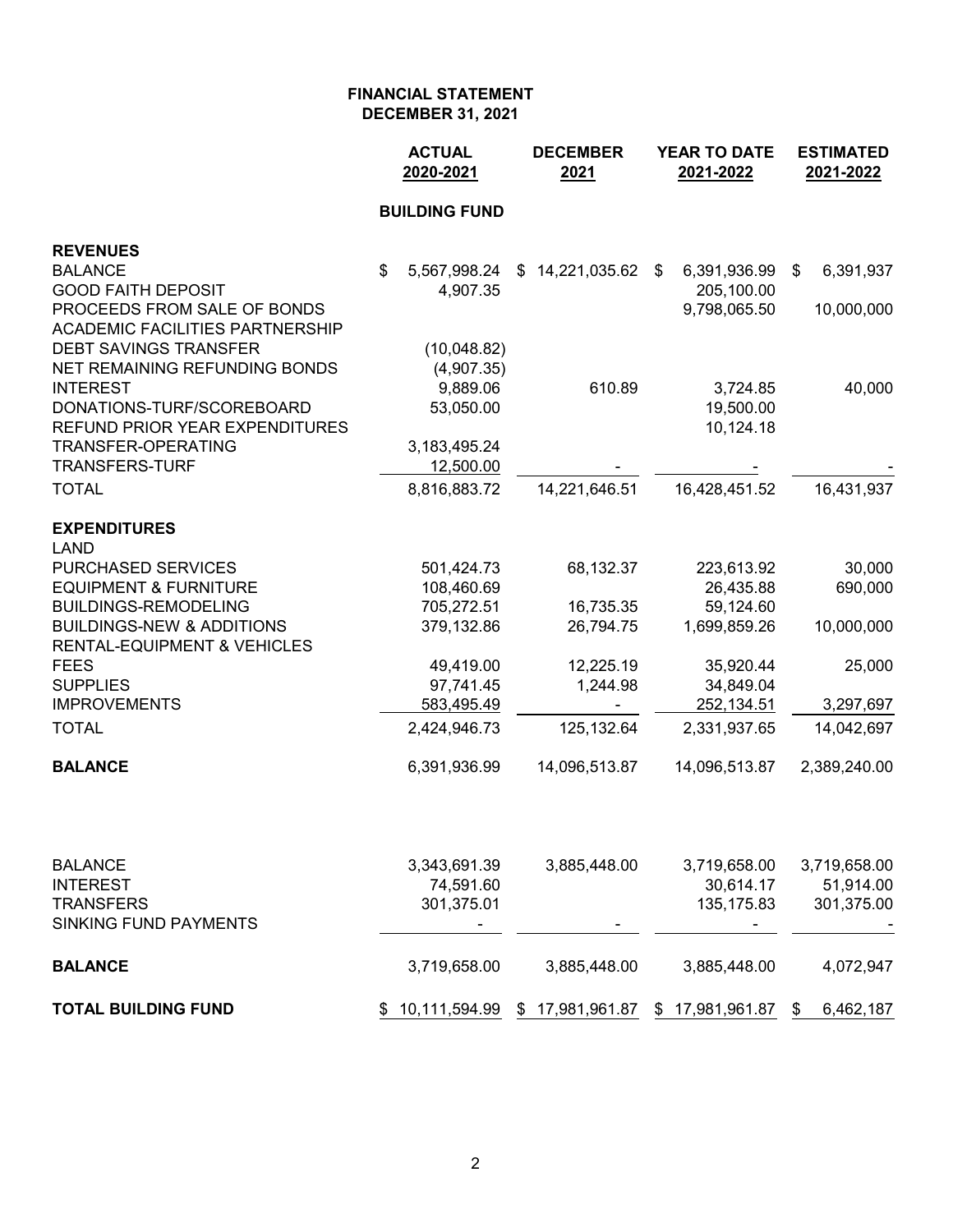|                                                                                                                                                                                                            | <b>ACTUAL</b><br>2020-2021 |                                      | <b>DECEMBER</b><br>2021 |                         | <b>YEAR TO DATE</b><br>2021-2022 | <b>ESTIMATED</b><br>2021-2022 |
|------------------------------------------------------------------------------------------------------------------------------------------------------------------------------------------------------------|----------------------------|--------------------------------------|-------------------------|-------------------------|----------------------------------|-------------------------------|
|                                                                                                                                                                                                            |                            | <b>BUILDING FUND-ADULT EDUCATION</b> |                         |                         |                                  |                               |
| <b>REVENUES</b><br><b>BALANCE</b><br><b>GENERAL IMPROVEMENT PAYMENT</b><br><b>REFUND PRIOR YEAR EXPENDITURE</b><br>TOTAL                                                                                   | \$                         | 4,989.10 \$<br>4,989.10              |                         | 4,989.10 \$<br>4,989.10 | 4,989.10 \$<br>4,989.10          | 4,989<br>4,989                |
| <b>EXPENDITURES</b><br>ARCHITECT & ENGINEERS<br><b>PURCHASED SERVICES</b><br><b>LAND &amp; IMPROVEMENTS</b><br><b>BUILDINGS-NEW &amp; ADDITIONS</b><br><b>SUPPLIES</b><br><b>EQUIPMENT</b><br><b>TOTAL</b> |                            |                                      |                         |                         |                                  |                               |
|                                                                                                                                                                                                            |                            |                                      |                         |                         |                                  |                               |
| <b>BALANCE</b>                                                                                                                                                                                             | \$                         | 4,989.10                             | \$                      | 4,989.10                | \$<br>4,989.10                   | \$<br>4,989                   |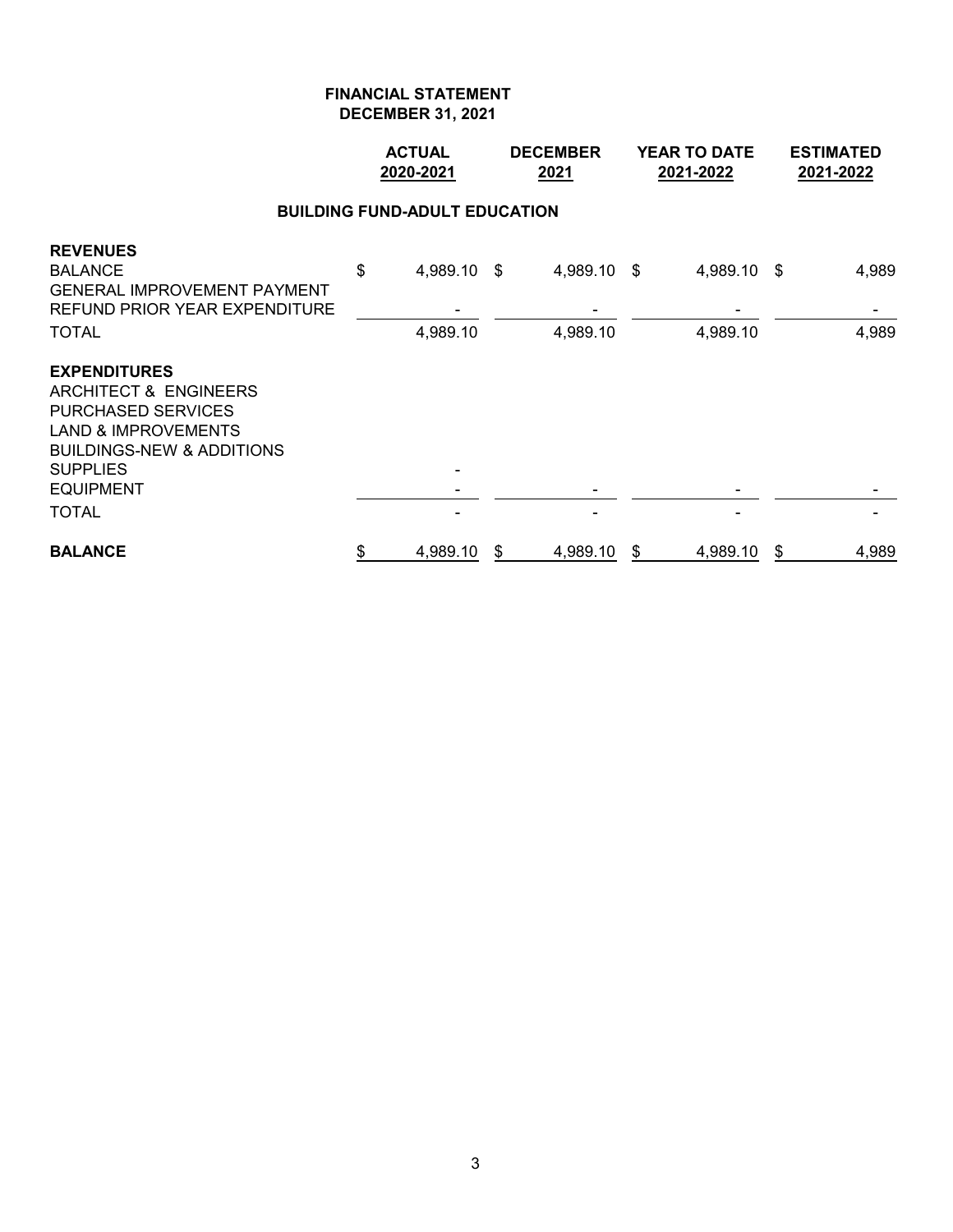| <b>FEDERAL PROGRAMS</b><br><b>REVENUES</b><br>$\mathfrak{S}$<br><b>BALANCE</b><br>79,897.93<br>\$<br>$(195, 273.02)$ \$<br>82,253.05 \$<br>82,253<br>TITLE I,<br>2,073,824.08<br>88,794.06<br>1,291,950.55<br>2,078,813<br>160,684.94<br>12,514.96<br>54,118.14<br>ARKANSAS MEDICAID PROGRAM<br>127,175<br>1,395,999.83<br>130,744.11<br>570,397.64<br>TITLE VI-B,<br>1,270,569<br>54,518.48<br>5,030.58<br>20,115.28<br><b>IDEA EARLY CHILDHOOD</b><br>59,303<br>337,486.96<br>153,023.37<br><b>ARMAC</b><br>275,000<br><b>VOCATIONAL REHABILITATION SERVICES</b><br>4,800.00<br>6,400.00<br>144,452.67<br>36,579.96<br>104,145<br>TITLE I, MIGRANT<br>9,144.83<br><b>TITLE IIA</b><br>240,675.90<br>274,564<br><b>TITLE III</b><br>36,998.64<br>22,235.97<br>82,326<br>58,828.84<br><b>TITLE IV</b><br>128,956.61<br>144,149<br>ARP SPECIAL ED<br>2,018.22<br>78,972.30<br>314,805<br><b>DHS CHILD CARE</b><br>36,000.00<br>12,000.00<br>ADE COVID EMERGENCY LEAVE<br>330,512.83<br><b>CARES ACT ESSER I</b><br>1,388,411.58<br>0.01<br><b>ESSER II</b><br>836,977.04<br>4,212,115.06<br>69,440.65<br>2,169,499<br>ARP (ESSER III)<br>246,594.00<br>14,347,975<br>CARES ACT-SCHOOL MEALS<br>183,495.24<br>ROTC REIMBURSEMENT<br>35,974.72<br>2,140.16<br>10,408.30<br>40,351<br><b>ADULT ED</b><br>185,220.87<br>40,030.47<br>200,956<br><b>TOTAL</b><br>11,030,026.34<br>146,790.52<br>3,498,648.95<br>21,571,882<br><b>EXPENDITURES</b><br><b>TITLE I</b><br>2,443,456.59<br>175,499.77<br>1,445,084.40<br>2,497,526<br>ARKANSAS MEDICAID PROGRAM<br>6,697.09<br>57,670.98<br>217,907.93<br>127,175<br>1,395,999.83<br>137,939.57<br><b>TITLE VI-B</b><br>658,135.39<br>1,270,569<br>47,434.40<br><b>IDEA EARLY CHILDHOOD</b><br>5,030.58<br>25,145.86<br>59,303<br>288,587.00<br>38,174.22<br><b>ARMAC</b><br>191,361.79<br>346,575<br><b>VOCATIONAL REHABILITATION SERVICES</b><br>4,799.99<br>6,400.00<br>104,145<br>TITLE I, MIGRANT<br>144,452.67<br>45,724.79<br>9,144.83<br><b>ARP SPECIAL ED</b><br>2,801.15<br>29,538.61<br>314,805<br>ADE COVID EMERGENCY LEAVE<br>330,512.83<br>CARES ACT (ESSER I)<br>1,395,495.67<br>0.01<br>CARES ACT-SCHOOL MEALS<br>183,495.24<br>CARES ACT (ESSER II)<br>4,209,780.75<br>1,351,239.38<br>2,169,499<br>537,339.56<br>ARP (ESSER III)<br>20,712.20<br>318,252.91<br>14,347,975<br><b>ROTC</b><br>4,021.67<br>18,297.93<br>35,974.72<br>40,351<br><b>ADULT EDUCATION</b><br>187,555.17<br>16,329.54<br>97,033.14<br>200,956<br>DHS CHILD CARE<br>25,321.86<br>3,114.19<br>10,678<br><b>TITLE IIA</b><br><b>TITLE III</b><br>36,998.64<br>2,065.31<br>60,614.54<br>82,326<br>TITLE IV<br><b>TOTAL</b><br>10,947,773.29<br>955,755.49<br>4,307,613.92<br>21,571,882<br><b>BALANCE</b><br>82,253.05<br>$(808, 964.97)$ \$<br>$(808, 964.97)$ \$<br>\$<br>\$ |  |  | <b>ACTUAL</b><br>2020-2021 |  | <b>DECEMBER</b><br>2021 | <b>YEAR TO DATE</b><br>2021-2022 |  |  | <b>ESTIMATED</b><br>2021-2022 |  |
|------------------------------------------------------------------------------------------------------------------------------------------------------------------------------------------------------------------------------------------------------------------------------------------------------------------------------------------------------------------------------------------------------------------------------------------------------------------------------------------------------------------------------------------------------------------------------------------------------------------------------------------------------------------------------------------------------------------------------------------------------------------------------------------------------------------------------------------------------------------------------------------------------------------------------------------------------------------------------------------------------------------------------------------------------------------------------------------------------------------------------------------------------------------------------------------------------------------------------------------------------------------------------------------------------------------------------------------------------------------------------------------------------------------------------------------------------------------------------------------------------------------------------------------------------------------------------------------------------------------------------------------------------------------------------------------------------------------------------------------------------------------------------------------------------------------------------------------------------------------------------------------------------------------------------------------------------------------------------------------------------------------------------------------------------------------------------------------------------------------------------------------------------------------------------------------------------------------------------------------------------------------------------------------------------------------------------------------------------------------------------------------------------------------------------------------------------------------------------------------------------------------------------------------------------------------------------------------------------------------------------------------------------------------------------------------------------------------------------------------------------------------------------------------------------------|--|--|----------------------------|--|-------------------------|----------------------------------|--|--|-------------------------------|--|
|                                                                                                                                                                                                                                                                                                                                                                                                                                                                                                                                                                                                                                                                                                                                                                                                                                                                                                                                                                                                                                                                                                                                                                                                                                                                                                                                                                                                                                                                                                                                                                                                                                                                                                                                                                                                                                                                                                                                                                                                                                                                                                                                                                                                                                                                                                                                                                                                                                                                                                                                                                                                                                                                                                                                                                                                            |  |  |                            |  |                         |                                  |  |  |                               |  |
|                                                                                                                                                                                                                                                                                                                                                                                                                                                                                                                                                                                                                                                                                                                                                                                                                                                                                                                                                                                                                                                                                                                                                                                                                                                                                                                                                                                                                                                                                                                                                                                                                                                                                                                                                                                                                                                                                                                                                                                                                                                                                                                                                                                                                                                                                                                                                                                                                                                                                                                                                                                                                                                                                                                                                                                                            |  |  |                            |  |                         |                                  |  |  |                               |  |
|                                                                                                                                                                                                                                                                                                                                                                                                                                                                                                                                                                                                                                                                                                                                                                                                                                                                                                                                                                                                                                                                                                                                                                                                                                                                                                                                                                                                                                                                                                                                                                                                                                                                                                                                                                                                                                                                                                                                                                                                                                                                                                                                                                                                                                                                                                                                                                                                                                                                                                                                                                                                                                                                                                                                                                                                            |  |  |                            |  |                         |                                  |  |  |                               |  |
|                                                                                                                                                                                                                                                                                                                                                                                                                                                                                                                                                                                                                                                                                                                                                                                                                                                                                                                                                                                                                                                                                                                                                                                                                                                                                                                                                                                                                                                                                                                                                                                                                                                                                                                                                                                                                                                                                                                                                                                                                                                                                                                                                                                                                                                                                                                                                                                                                                                                                                                                                                                                                                                                                                                                                                                                            |  |  |                            |  |                         |                                  |  |  |                               |  |
|                                                                                                                                                                                                                                                                                                                                                                                                                                                                                                                                                                                                                                                                                                                                                                                                                                                                                                                                                                                                                                                                                                                                                                                                                                                                                                                                                                                                                                                                                                                                                                                                                                                                                                                                                                                                                                                                                                                                                                                                                                                                                                                                                                                                                                                                                                                                                                                                                                                                                                                                                                                                                                                                                                                                                                                                            |  |  |                            |  |                         |                                  |  |  |                               |  |
|                                                                                                                                                                                                                                                                                                                                                                                                                                                                                                                                                                                                                                                                                                                                                                                                                                                                                                                                                                                                                                                                                                                                                                                                                                                                                                                                                                                                                                                                                                                                                                                                                                                                                                                                                                                                                                                                                                                                                                                                                                                                                                                                                                                                                                                                                                                                                                                                                                                                                                                                                                                                                                                                                                                                                                                                            |  |  |                            |  |                         |                                  |  |  |                               |  |
|                                                                                                                                                                                                                                                                                                                                                                                                                                                                                                                                                                                                                                                                                                                                                                                                                                                                                                                                                                                                                                                                                                                                                                                                                                                                                                                                                                                                                                                                                                                                                                                                                                                                                                                                                                                                                                                                                                                                                                                                                                                                                                                                                                                                                                                                                                                                                                                                                                                                                                                                                                                                                                                                                                                                                                                                            |  |  |                            |  |                         |                                  |  |  |                               |  |
|                                                                                                                                                                                                                                                                                                                                                                                                                                                                                                                                                                                                                                                                                                                                                                                                                                                                                                                                                                                                                                                                                                                                                                                                                                                                                                                                                                                                                                                                                                                                                                                                                                                                                                                                                                                                                                                                                                                                                                                                                                                                                                                                                                                                                                                                                                                                                                                                                                                                                                                                                                                                                                                                                                                                                                                                            |  |  |                            |  |                         |                                  |  |  |                               |  |
|                                                                                                                                                                                                                                                                                                                                                                                                                                                                                                                                                                                                                                                                                                                                                                                                                                                                                                                                                                                                                                                                                                                                                                                                                                                                                                                                                                                                                                                                                                                                                                                                                                                                                                                                                                                                                                                                                                                                                                                                                                                                                                                                                                                                                                                                                                                                                                                                                                                                                                                                                                                                                                                                                                                                                                                                            |  |  |                            |  |                         |                                  |  |  |                               |  |
|                                                                                                                                                                                                                                                                                                                                                                                                                                                                                                                                                                                                                                                                                                                                                                                                                                                                                                                                                                                                                                                                                                                                                                                                                                                                                                                                                                                                                                                                                                                                                                                                                                                                                                                                                                                                                                                                                                                                                                                                                                                                                                                                                                                                                                                                                                                                                                                                                                                                                                                                                                                                                                                                                                                                                                                                            |  |  |                            |  |                         |                                  |  |  |                               |  |
|                                                                                                                                                                                                                                                                                                                                                                                                                                                                                                                                                                                                                                                                                                                                                                                                                                                                                                                                                                                                                                                                                                                                                                                                                                                                                                                                                                                                                                                                                                                                                                                                                                                                                                                                                                                                                                                                                                                                                                                                                                                                                                                                                                                                                                                                                                                                                                                                                                                                                                                                                                                                                                                                                                                                                                                                            |  |  |                            |  |                         |                                  |  |  |                               |  |
|                                                                                                                                                                                                                                                                                                                                                                                                                                                                                                                                                                                                                                                                                                                                                                                                                                                                                                                                                                                                                                                                                                                                                                                                                                                                                                                                                                                                                                                                                                                                                                                                                                                                                                                                                                                                                                                                                                                                                                                                                                                                                                                                                                                                                                                                                                                                                                                                                                                                                                                                                                                                                                                                                                                                                                                                            |  |  |                            |  |                         |                                  |  |  |                               |  |
|                                                                                                                                                                                                                                                                                                                                                                                                                                                                                                                                                                                                                                                                                                                                                                                                                                                                                                                                                                                                                                                                                                                                                                                                                                                                                                                                                                                                                                                                                                                                                                                                                                                                                                                                                                                                                                                                                                                                                                                                                                                                                                                                                                                                                                                                                                                                                                                                                                                                                                                                                                                                                                                                                                                                                                                                            |  |  |                            |  |                         |                                  |  |  |                               |  |
|                                                                                                                                                                                                                                                                                                                                                                                                                                                                                                                                                                                                                                                                                                                                                                                                                                                                                                                                                                                                                                                                                                                                                                                                                                                                                                                                                                                                                                                                                                                                                                                                                                                                                                                                                                                                                                                                                                                                                                                                                                                                                                                                                                                                                                                                                                                                                                                                                                                                                                                                                                                                                                                                                                                                                                                                            |  |  |                            |  |                         |                                  |  |  |                               |  |
|                                                                                                                                                                                                                                                                                                                                                                                                                                                                                                                                                                                                                                                                                                                                                                                                                                                                                                                                                                                                                                                                                                                                                                                                                                                                                                                                                                                                                                                                                                                                                                                                                                                                                                                                                                                                                                                                                                                                                                                                                                                                                                                                                                                                                                                                                                                                                                                                                                                                                                                                                                                                                                                                                                                                                                                                            |  |  |                            |  |                         |                                  |  |  |                               |  |
|                                                                                                                                                                                                                                                                                                                                                                                                                                                                                                                                                                                                                                                                                                                                                                                                                                                                                                                                                                                                                                                                                                                                                                                                                                                                                                                                                                                                                                                                                                                                                                                                                                                                                                                                                                                                                                                                                                                                                                                                                                                                                                                                                                                                                                                                                                                                                                                                                                                                                                                                                                                                                                                                                                                                                                                                            |  |  |                            |  |                         |                                  |  |  |                               |  |
|                                                                                                                                                                                                                                                                                                                                                                                                                                                                                                                                                                                                                                                                                                                                                                                                                                                                                                                                                                                                                                                                                                                                                                                                                                                                                                                                                                                                                                                                                                                                                                                                                                                                                                                                                                                                                                                                                                                                                                                                                                                                                                                                                                                                                                                                                                                                                                                                                                                                                                                                                                                                                                                                                                                                                                                                            |  |  |                            |  |                         |                                  |  |  |                               |  |
|                                                                                                                                                                                                                                                                                                                                                                                                                                                                                                                                                                                                                                                                                                                                                                                                                                                                                                                                                                                                                                                                                                                                                                                                                                                                                                                                                                                                                                                                                                                                                                                                                                                                                                                                                                                                                                                                                                                                                                                                                                                                                                                                                                                                                                                                                                                                                                                                                                                                                                                                                                                                                                                                                                                                                                                                            |  |  |                            |  |                         |                                  |  |  |                               |  |
|                                                                                                                                                                                                                                                                                                                                                                                                                                                                                                                                                                                                                                                                                                                                                                                                                                                                                                                                                                                                                                                                                                                                                                                                                                                                                                                                                                                                                                                                                                                                                                                                                                                                                                                                                                                                                                                                                                                                                                                                                                                                                                                                                                                                                                                                                                                                                                                                                                                                                                                                                                                                                                                                                                                                                                                                            |  |  |                            |  |                         |                                  |  |  |                               |  |
|                                                                                                                                                                                                                                                                                                                                                                                                                                                                                                                                                                                                                                                                                                                                                                                                                                                                                                                                                                                                                                                                                                                                                                                                                                                                                                                                                                                                                                                                                                                                                                                                                                                                                                                                                                                                                                                                                                                                                                                                                                                                                                                                                                                                                                                                                                                                                                                                                                                                                                                                                                                                                                                                                                                                                                                                            |  |  |                            |  |                         |                                  |  |  |                               |  |
|                                                                                                                                                                                                                                                                                                                                                                                                                                                                                                                                                                                                                                                                                                                                                                                                                                                                                                                                                                                                                                                                                                                                                                                                                                                                                                                                                                                                                                                                                                                                                                                                                                                                                                                                                                                                                                                                                                                                                                                                                                                                                                                                                                                                                                                                                                                                                                                                                                                                                                                                                                                                                                                                                                                                                                                                            |  |  |                            |  |                         |                                  |  |  |                               |  |
|                                                                                                                                                                                                                                                                                                                                                                                                                                                                                                                                                                                                                                                                                                                                                                                                                                                                                                                                                                                                                                                                                                                                                                                                                                                                                                                                                                                                                                                                                                                                                                                                                                                                                                                                                                                                                                                                                                                                                                                                                                                                                                                                                                                                                                                                                                                                                                                                                                                                                                                                                                                                                                                                                                                                                                                                            |  |  |                            |  |                         |                                  |  |  |                               |  |
|                                                                                                                                                                                                                                                                                                                                                                                                                                                                                                                                                                                                                                                                                                                                                                                                                                                                                                                                                                                                                                                                                                                                                                                                                                                                                                                                                                                                                                                                                                                                                                                                                                                                                                                                                                                                                                                                                                                                                                                                                                                                                                                                                                                                                                                                                                                                                                                                                                                                                                                                                                                                                                                                                                                                                                                                            |  |  |                            |  |                         |                                  |  |  |                               |  |
|                                                                                                                                                                                                                                                                                                                                                                                                                                                                                                                                                                                                                                                                                                                                                                                                                                                                                                                                                                                                                                                                                                                                                                                                                                                                                                                                                                                                                                                                                                                                                                                                                                                                                                                                                                                                                                                                                                                                                                                                                                                                                                                                                                                                                                                                                                                                                                                                                                                                                                                                                                                                                                                                                                                                                                                                            |  |  |                            |  |                         |                                  |  |  |                               |  |
|                                                                                                                                                                                                                                                                                                                                                                                                                                                                                                                                                                                                                                                                                                                                                                                                                                                                                                                                                                                                                                                                                                                                                                                                                                                                                                                                                                                                                                                                                                                                                                                                                                                                                                                                                                                                                                                                                                                                                                                                                                                                                                                                                                                                                                                                                                                                                                                                                                                                                                                                                                                                                                                                                                                                                                                                            |  |  |                            |  |                         |                                  |  |  |                               |  |
|                                                                                                                                                                                                                                                                                                                                                                                                                                                                                                                                                                                                                                                                                                                                                                                                                                                                                                                                                                                                                                                                                                                                                                                                                                                                                                                                                                                                                                                                                                                                                                                                                                                                                                                                                                                                                                                                                                                                                                                                                                                                                                                                                                                                                                                                                                                                                                                                                                                                                                                                                                                                                                                                                                                                                                                                            |  |  |                            |  |                         |                                  |  |  |                               |  |
|                                                                                                                                                                                                                                                                                                                                                                                                                                                                                                                                                                                                                                                                                                                                                                                                                                                                                                                                                                                                                                                                                                                                                                                                                                                                                                                                                                                                                                                                                                                                                                                                                                                                                                                                                                                                                                                                                                                                                                                                                                                                                                                                                                                                                                                                                                                                                                                                                                                                                                                                                                                                                                                                                                                                                                                                            |  |  |                            |  |                         |                                  |  |  |                               |  |
|                                                                                                                                                                                                                                                                                                                                                                                                                                                                                                                                                                                                                                                                                                                                                                                                                                                                                                                                                                                                                                                                                                                                                                                                                                                                                                                                                                                                                                                                                                                                                                                                                                                                                                                                                                                                                                                                                                                                                                                                                                                                                                                                                                                                                                                                                                                                                                                                                                                                                                                                                                                                                                                                                                                                                                                                            |  |  |                            |  |                         |                                  |  |  |                               |  |
|                                                                                                                                                                                                                                                                                                                                                                                                                                                                                                                                                                                                                                                                                                                                                                                                                                                                                                                                                                                                                                                                                                                                                                                                                                                                                                                                                                                                                                                                                                                                                                                                                                                                                                                                                                                                                                                                                                                                                                                                                                                                                                                                                                                                                                                                                                                                                                                                                                                                                                                                                                                                                                                                                                                                                                                                            |  |  |                            |  |                         |                                  |  |  |                               |  |
|                                                                                                                                                                                                                                                                                                                                                                                                                                                                                                                                                                                                                                                                                                                                                                                                                                                                                                                                                                                                                                                                                                                                                                                                                                                                                                                                                                                                                                                                                                                                                                                                                                                                                                                                                                                                                                                                                                                                                                                                                                                                                                                                                                                                                                                                                                                                                                                                                                                                                                                                                                                                                                                                                                                                                                                                            |  |  |                            |  |                         |                                  |  |  |                               |  |
|                                                                                                                                                                                                                                                                                                                                                                                                                                                                                                                                                                                                                                                                                                                                                                                                                                                                                                                                                                                                                                                                                                                                                                                                                                                                                                                                                                                                                                                                                                                                                                                                                                                                                                                                                                                                                                                                                                                                                                                                                                                                                                                                                                                                                                                                                                                                                                                                                                                                                                                                                                                                                                                                                                                                                                                                            |  |  |                            |  |                         |                                  |  |  |                               |  |
|                                                                                                                                                                                                                                                                                                                                                                                                                                                                                                                                                                                                                                                                                                                                                                                                                                                                                                                                                                                                                                                                                                                                                                                                                                                                                                                                                                                                                                                                                                                                                                                                                                                                                                                                                                                                                                                                                                                                                                                                                                                                                                                                                                                                                                                                                                                                                                                                                                                                                                                                                                                                                                                                                                                                                                                                            |  |  |                            |  |                         |                                  |  |  |                               |  |
|                                                                                                                                                                                                                                                                                                                                                                                                                                                                                                                                                                                                                                                                                                                                                                                                                                                                                                                                                                                                                                                                                                                                                                                                                                                                                                                                                                                                                                                                                                                                                                                                                                                                                                                                                                                                                                                                                                                                                                                                                                                                                                                                                                                                                                                                                                                                                                                                                                                                                                                                                                                                                                                                                                                                                                                                            |  |  |                            |  |                         |                                  |  |  |                               |  |
|                                                                                                                                                                                                                                                                                                                                                                                                                                                                                                                                                                                                                                                                                                                                                                                                                                                                                                                                                                                                                                                                                                                                                                                                                                                                                                                                                                                                                                                                                                                                                                                                                                                                                                                                                                                                                                                                                                                                                                                                                                                                                                                                                                                                                                                                                                                                                                                                                                                                                                                                                                                                                                                                                                                                                                                                            |  |  |                            |  |                         |                                  |  |  |                               |  |
|                                                                                                                                                                                                                                                                                                                                                                                                                                                                                                                                                                                                                                                                                                                                                                                                                                                                                                                                                                                                                                                                                                                                                                                                                                                                                                                                                                                                                                                                                                                                                                                                                                                                                                                                                                                                                                                                                                                                                                                                                                                                                                                                                                                                                                                                                                                                                                                                                                                                                                                                                                                                                                                                                                                                                                                                            |  |  |                            |  |                         |                                  |  |  |                               |  |
|                                                                                                                                                                                                                                                                                                                                                                                                                                                                                                                                                                                                                                                                                                                                                                                                                                                                                                                                                                                                                                                                                                                                                                                                                                                                                                                                                                                                                                                                                                                                                                                                                                                                                                                                                                                                                                                                                                                                                                                                                                                                                                                                                                                                                                                                                                                                                                                                                                                                                                                                                                                                                                                                                                                                                                                                            |  |  |                            |  |                         |                                  |  |  |                               |  |
|                                                                                                                                                                                                                                                                                                                                                                                                                                                                                                                                                                                                                                                                                                                                                                                                                                                                                                                                                                                                                                                                                                                                                                                                                                                                                                                                                                                                                                                                                                                                                                                                                                                                                                                                                                                                                                                                                                                                                                                                                                                                                                                                                                                                                                                                                                                                                                                                                                                                                                                                                                                                                                                                                                                                                                                                            |  |  |                            |  |                         |                                  |  |  |                               |  |
|                                                                                                                                                                                                                                                                                                                                                                                                                                                                                                                                                                                                                                                                                                                                                                                                                                                                                                                                                                                                                                                                                                                                                                                                                                                                                                                                                                                                                                                                                                                                                                                                                                                                                                                                                                                                                                                                                                                                                                                                                                                                                                                                                                                                                                                                                                                                                                                                                                                                                                                                                                                                                                                                                                                                                                                                            |  |  |                            |  |                         |                                  |  |  |                               |  |
|                                                                                                                                                                                                                                                                                                                                                                                                                                                                                                                                                                                                                                                                                                                                                                                                                                                                                                                                                                                                                                                                                                                                                                                                                                                                                                                                                                                                                                                                                                                                                                                                                                                                                                                                                                                                                                                                                                                                                                                                                                                                                                                                                                                                                                                                                                                                                                                                                                                                                                                                                                                                                                                                                                                                                                                                            |  |  |                            |  |                         |                                  |  |  |                               |  |
|                                                                                                                                                                                                                                                                                                                                                                                                                                                                                                                                                                                                                                                                                                                                                                                                                                                                                                                                                                                                                                                                                                                                                                                                                                                                                                                                                                                                                                                                                                                                                                                                                                                                                                                                                                                                                                                                                                                                                                                                                                                                                                                                                                                                                                                                                                                                                                                                                                                                                                                                                                                                                                                                                                                                                                                                            |  |  |                            |  |                         |                                  |  |  |                               |  |
|                                                                                                                                                                                                                                                                                                                                                                                                                                                                                                                                                                                                                                                                                                                                                                                                                                                                                                                                                                                                                                                                                                                                                                                                                                                                                                                                                                                                                                                                                                                                                                                                                                                                                                                                                                                                                                                                                                                                                                                                                                                                                                                                                                                                                                                                                                                                                                                                                                                                                                                                                                                                                                                                                                                                                                                                            |  |  |                            |  |                         |                                  |  |  |                               |  |
|                                                                                                                                                                                                                                                                                                                                                                                                                                                                                                                                                                                                                                                                                                                                                                                                                                                                                                                                                                                                                                                                                                                                                                                                                                                                                                                                                                                                                                                                                                                                                                                                                                                                                                                                                                                                                                                                                                                                                                                                                                                                                                                                                                                                                                                                                                                                                                                                                                                                                                                                                                                                                                                                                                                                                                                                            |  |  |                            |  |                         |                                  |  |  |                               |  |
|                                                                                                                                                                                                                                                                                                                                                                                                                                                                                                                                                                                                                                                                                                                                                                                                                                                                                                                                                                                                                                                                                                                                                                                                                                                                                                                                                                                                                                                                                                                                                                                                                                                                                                                                                                                                                                                                                                                                                                                                                                                                                                                                                                                                                                                                                                                                                                                                                                                                                                                                                                                                                                                                                                                                                                                                            |  |  |                            |  |                         |                                  |  |  |                               |  |
|                                                                                                                                                                                                                                                                                                                                                                                                                                                                                                                                                                                                                                                                                                                                                                                                                                                                                                                                                                                                                                                                                                                                                                                                                                                                                                                                                                                                                                                                                                                                                                                                                                                                                                                                                                                                                                                                                                                                                                                                                                                                                                                                                                                                                                                                                                                                                                                                                                                                                                                                                                                                                                                                                                                                                                                                            |  |  |                            |  |                         |                                  |  |  |                               |  |
|                                                                                                                                                                                                                                                                                                                                                                                                                                                                                                                                                                                                                                                                                                                                                                                                                                                                                                                                                                                                                                                                                                                                                                                                                                                                                                                                                                                                                                                                                                                                                                                                                                                                                                                                                                                                                                                                                                                                                                                                                                                                                                                                                                                                                                                                                                                                                                                                                                                                                                                                                                                                                                                                                                                                                                                                            |  |  |                            |  |                         |                                  |  |  |                               |  |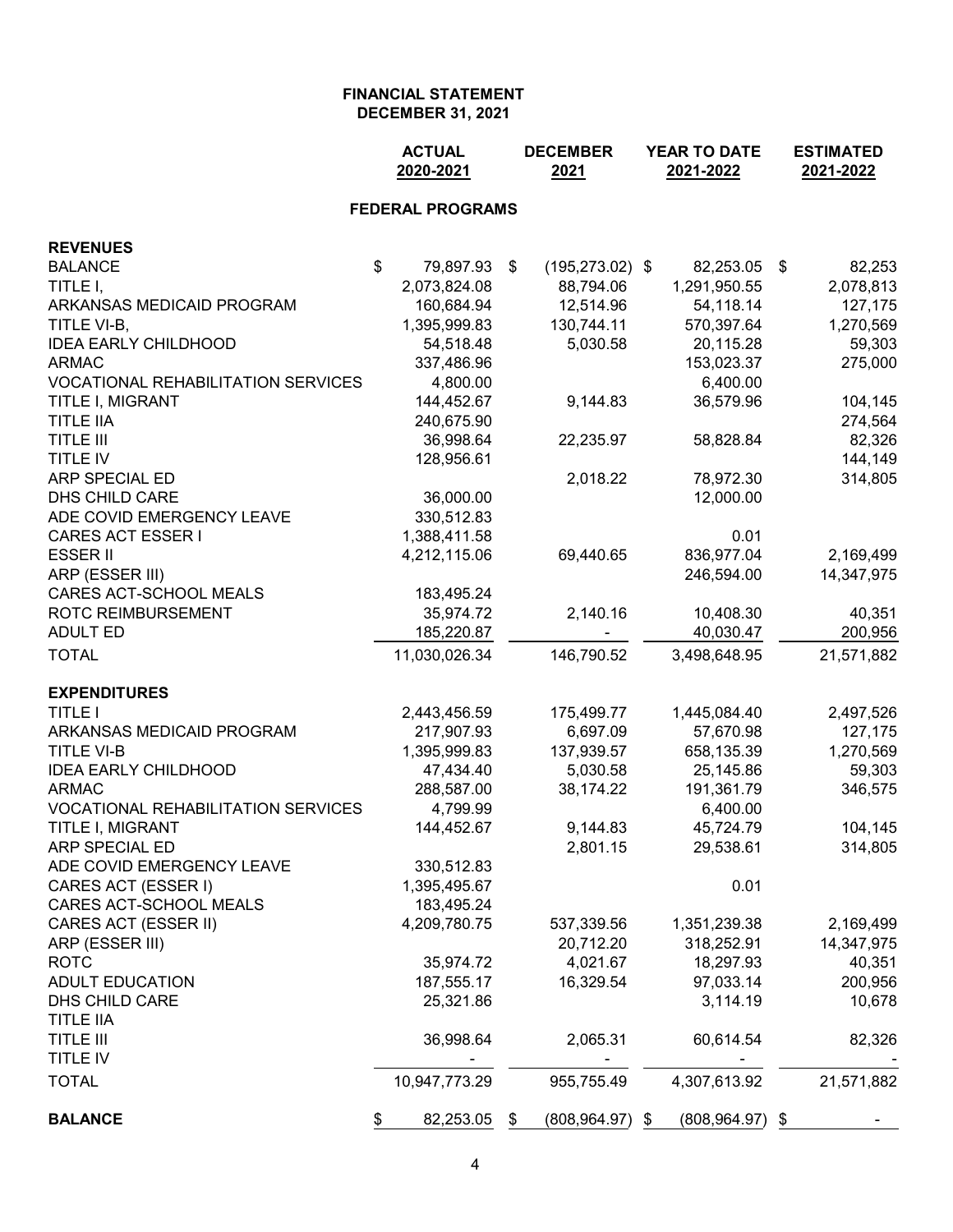|                                    |                | <b>ACTUAL</b><br>2020-2021  | <b>DECEMBER</b><br>2021 |     | <b>YEAR TO DATE</b><br>2021-2022 |     | <b>ESTIMATED</b><br>2021-2022 |
|------------------------------------|----------------|-----------------------------|-------------------------|-----|----------------------------------|-----|-------------------------------|
|                                    |                | <b>SCHOOL LUNCH PROGRAM</b> |                         |     |                                  |     |                               |
| <b>REVENUES</b>                    |                |                             |                         |     |                                  |     |                               |
| <b>BALANCE</b>                     | $\mathfrak{S}$ | 646,895.40                  | \$<br>851,145.80        | -\$ | 733,628.55                       | -\$ | 733,629                       |
| <b>LUNCH &amp; BREAKFAST SALES</b> |                | 28,683.39                   | 2,515.85                |     | 14,710.22                        |     | 397,000                       |
| <b>REIMBURSEMENT</b>               |                | 2,407,877.67                | 330, 155.26             |     | 1,349,978.61                     |     | 2,400,000                     |
| <b>LUNCH CHARGES</b>               |                |                             |                         |     |                                  |     |                               |
| CNU EMERGENCY OPERATIONS           |                |                             |                         |     |                                  |     | 160,242                       |
| <b>OTHER INCOME</b>                |                | 444,319.82                  | 31,990.18               |     | 206,871.68                       |     | 346,030                       |
| <b>TOTAL</b>                       |                | 3,527,776.28                | 1,215,807.09            |     | 2,305,189.06                     |     | 4,036,900                     |
| <b>EXPENDITURES</b>                |                |                             |                         |     |                                  |     |                               |
| <b>SALARIES</b>                    |                | 1,329,988.13                | 114,619.91              |     | 585,365.19                       |     | 1,355,246                     |
| <b>BENEFITS</b>                    |                | 375,209.31                  | 34,228.43               |     | 172,220.32                       |     | 388,273                       |
| <b>FOOD PURCHASES</b>              |                | 998,412.26                  | 78,993.60               |     | 448,541.72                       |     | 1,188,002                     |
| <b>OTHER EXPENSES</b>              |                | 90,538.03                   | 11,008.71               |     | 122,105.39                       |     | 287,242                       |
| <b>TOTAL</b>                       |                | 2,794,147.73                | 238,850.65              |     | 1,328,232.62                     |     | 3,218,762                     |
| <b>BALANCE</b>                     | \$             | 733,628.55                  | \$<br>976,956.44        | \$  | 976,956.44                       |     | 818,138                       |
| <b>TOTAL BALANCES</b>              |                | 16,322,311.54               | \$ 26,464,378.82        |     | \$26,464,378.82                  | \$  |                               |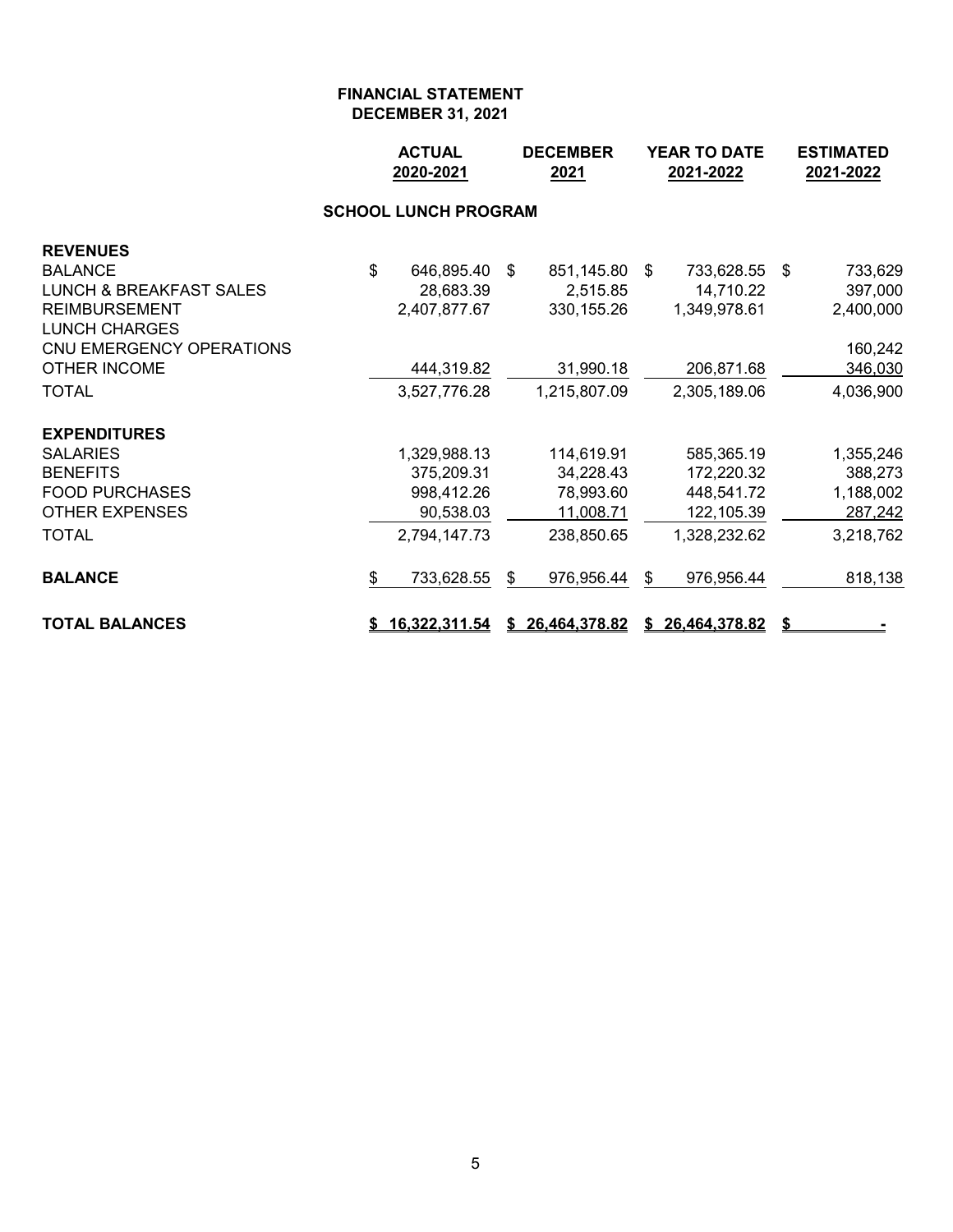|                                 |    | <b>ACTUAL</b><br><b>DECEMBER</b><br>2020-2021<br>2021 |   |            |      | <b>YEAR TO DATE</b><br>2021-2022 |     | <b>ESTIMATED</b><br>2015-2016 |  |  |  |  |  |
|---------------------------------|----|-------------------------------------------------------|---|------------|------|----------------------------------|-----|-------------------------------|--|--|--|--|--|
| <b>SCHOOL ACTIVITY ACCOUNTS</b> |    |                                                       |   |            |      |                                  |     |                               |  |  |  |  |  |
| <b>REVENUES</b>                 |    |                                                       |   |            |      |                                  |     |                               |  |  |  |  |  |
| <b>BALANCE</b>                  | \$ | 571,961.98 \$                                         |   | 738,681.85 | - \$ | 602,689.29                       | -\$ | 519,770                       |  |  |  |  |  |
| <b>ADMISSIONS</b>               |    | 140,983.41                                            |   | 20,005.50  |      | 146,247.13                       |     |                               |  |  |  |  |  |
| <b>SCHOOL SPONSORED SALES</b>   |    | 48,657.10                                             |   | 3,776.28   |      | 56,340.31                        |     |                               |  |  |  |  |  |
| STUDENT SPONSORED SALES         |    | 152,236.74                                            |   | 20,627.75  |      | 165,025.85                       |     |                               |  |  |  |  |  |
| OTHER STUDENT ACTIVITIES        |    | 113,500.61                                            |   | 5,033.86   |      | 101,117.94                       |     |                               |  |  |  |  |  |
| OTHER COMMUNITY SERVICES        |    | 2,140.80                                              |   | 55.23      |      | 1,446.03                         |     |                               |  |  |  |  |  |
| PRIVATE CONTRIBUTIONS           |    | 100,995.30                                            |   | 68,426.02  |      | 89,895.08                        |     |                               |  |  |  |  |  |
| <b>MISCELLANEOUS</b>            |    | 2,569.18                                              |   | 270.00     |      | 1,770.50                         |     | $\overline{\mathsf{C}}$       |  |  |  |  |  |
| <b>TOTAL</b>                    |    | 1,133,045.12                                          |   | 856,876.49 |      | 1,164,532.13                     |     | 519,770                       |  |  |  |  |  |
| <b>EXPENDITURES</b>             |    |                                                       |   |            |      |                                  |     |                               |  |  |  |  |  |
| <b>SALARIES</b>                 |    | 14,564.18                                             |   | 690.00     |      | 11,123.52                        |     |                               |  |  |  |  |  |
| <b>BENEFITS</b>                 |    | 3,146.75                                              |   | 152.39     |      | 2,466.13                         |     |                               |  |  |  |  |  |
| <b>PURCHASES SERVICES</b>       |    | 104,115.25                                            |   | 12,615.68  |      | 69,228.01                        |     |                               |  |  |  |  |  |
| <b>SUPPLIES &amp; MATERIALS</b> |    | 376,866.06                                            |   | 63,468.85  |      | 272,280.40                       |     |                               |  |  |  |  |  |
| <b>FIXED ASSETS</b>             |    | 3,396.01                                              |   |            |      | 2,724.43                         |     |                               |  |  |  |  |  |
| <b>DUES &amp; FEES</b>          |    | 28,267.58                                             |   | 2,881.00   |      | 29,641.57                        |     | $\overline{\mathsf{C}}$       |  |  |  |  |  |
|                                 |    | 530,355.83                                            |   | 79,807.92  |      | 387,464.06                       |     |                               |  |  |  |  |  |
| <b>BALANCE</b>                  | \$ | 602,689.29                                            | S | 777,068.57 | S    | 777,068.07                       |     | 519,770                       |  |  |  |  |  |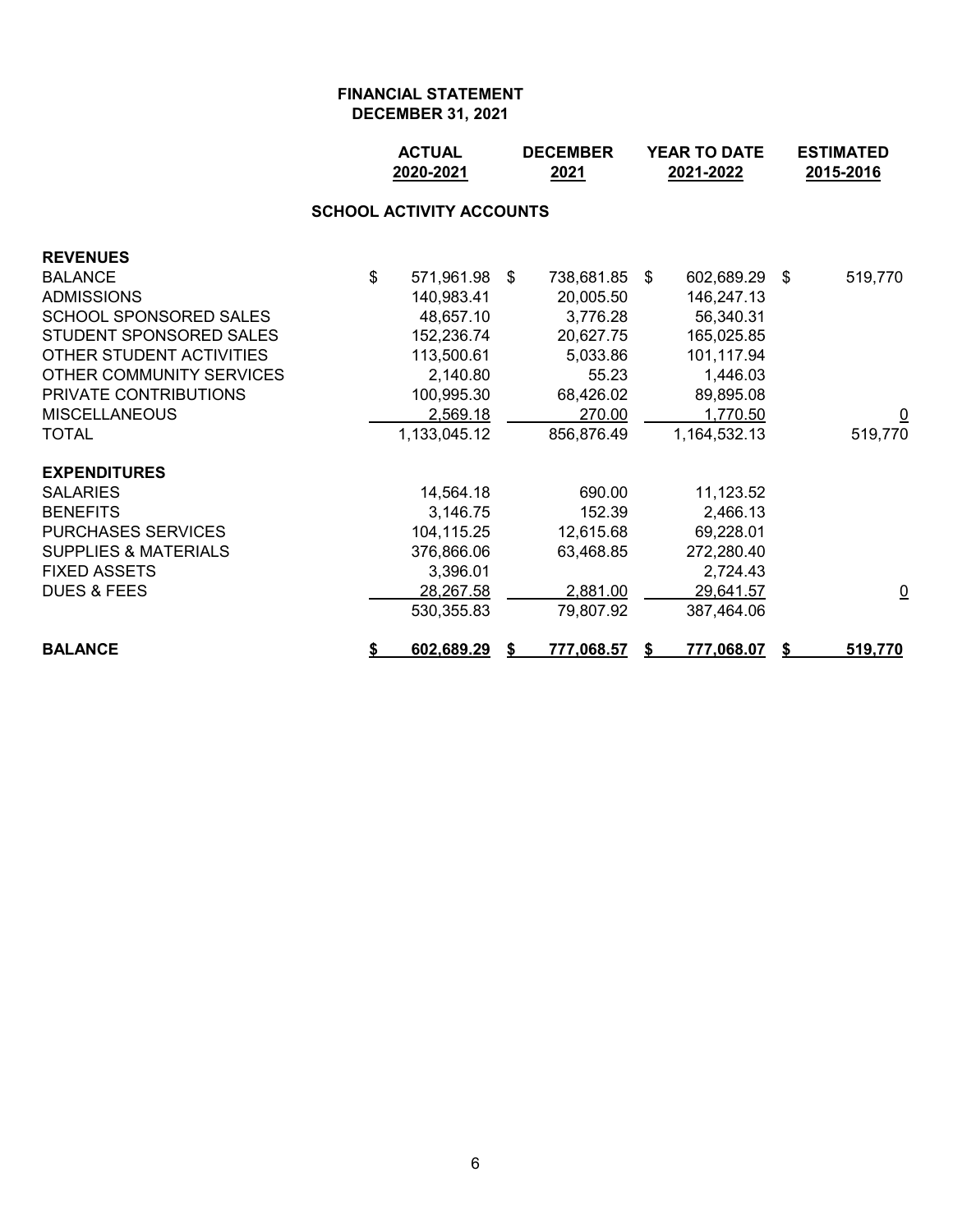#### **CITIZENS BANK ACCOUNT BALANCES DECEMBER 31, 2021**

CHECKING ACCOUNT #0376886401 \$ 9,238,907.48

## **SCHEDULE OF INVESTMENTS DECEMBER 31, 2021**

| PURCHASED CERTIFICATE OF DEPOSIT 12/04/2021<br>IN THE AMOUNT OF \$3,716,850.07 AT A RATE OF .20%<br><b>MATURING 1/04/2022</b> | \$3,716,850.07  |
|-------------------------------------------------------------------------------------------------------------------------------|-----------------|
| PURCHASED CERTIFICATE OF DEPOSIT 12/01/2021                                                                                   |                 |
| IN THE AMOUNT OF \$10,000,000.00 AT A RATE OF .20%                                                                            |                 |
| <b>MATURING 12/01/2022</b>                                                                                                    | 10,000,000.00   |
| <b>TOTAL</b>                                                                                                                  | \$13,716,850.07 |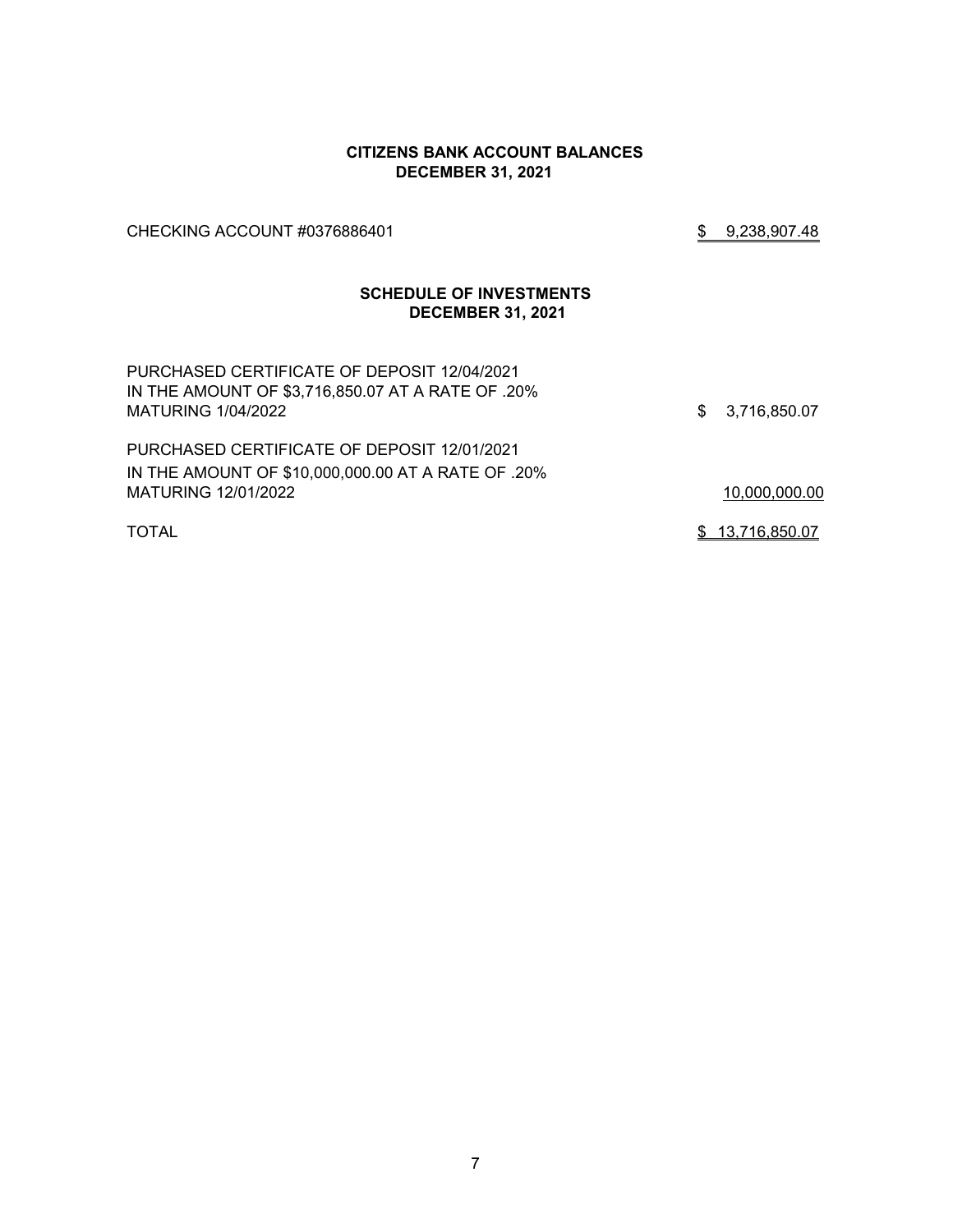# **MISCELLANEOUS INCOME ACCOUNT ANALYSIS DECEMBER 2021**

| <b>OPERATING FUNDS</b>                               | <b>DECEMBER</b> | <b>YEAR TO DATE</b> |
|------------------------------------------------------|-----------------|---------------------|
| <b>G/T ADVANCED PLACEMENT</b>                        |                 |                     |
| ARVEST GRANT - BASEBALL                              |                 |                     |
| NBC STATE BONUS PASS THRU                            |                 |                     |
| ADE COMPUTER SCIENCE BONUS PASS THRU                 |                 | 1,224.00            |
| PRIVATE DONATIONS                                    |                 | 1,439.00            |
| POINTER PLACE REIMBURSEMENT                          |                 | 12,000.00           |
| BASKETBALL REIMBURSE SCORING TABLE                   |                 |                     |
| <b>EARLY CARE &amp; EDUCATION GRANT</b>              | 1,104.57        | 1,104.57            |
| AR SCHOOL RECOGNITION                                |                 | 93,450.00           |
| GENERAL IMPROVEMENT FUND GRANT-ADULT ED              |                 |                     |
| NEW CTE PROGRAM START UP GRANTS                      |                 |                     |
| <b>FACILITIES &amp; TRANSPORTATION REIMBURSEMENT</b> | 3,477.26        | 3,478.26            |
| THEATER LIVE STREAMING FEES                          | 48.23           | 48.23               |
| <b>MASCOT ROYALTIES</b>                              |                 | 581.36              |
| <b>HALL OF HONOR</b>                                 |                 |                     |
| <b>REIMBURSEMENT FEES</b>                            |                 |                     |
| <b>PRIOR YEAR LUNCH CHARGES</b>                      |                 |                     |
| <b>GAME &amp; FISH GRANT</b>                         |                 |                     |
| REFUND PRIOR YEAR EXPENSES                           | 1,180.00        | 21,736.97           |
| CAREER NEW PROGRAM START UP                          |                 |                     |
| EMPLOYEE JURY/SUBPOENA FEES                          |                 | 65.00               |
| HANNA OIL-GAS & ROYALTY                              |                 |                     |
| STEPHENS PRODUCTION-GAS ROYALTIES                    |                 | 121.28              |
| <b>WAELDER OIL &amp; GAS-GAS ROYALTIES</b>           |                 |                     |
| <b>XTO ENERGY-GAS ROYALTY</b>                        |                 |                     |
| <b>MERIT ENERGY-GAS ROYALTY</b>                      | 509.70          | 2,084.56            |
| SALE OF FIXED ASSETS & SUPPLIES                      |                 |                     |
| <b>REBATE</b>                                        |                 | 782.84              |
| ATU-REIMBURSEMENT CONCURRENT CREDIT                  |                 |                     |
| <b>JATC-FEES</b>                                     |                 |                     |
| PAYROLL REIMBURSEMENT-TRANSFER                       |                 |                     |
| FEDERAL FLOOD CONTROL                                |                 | 93.12               |
| FEDERAL MINERAL LEASE                                |                 |                     |
| PROPERTY DAMAGES REIMBURSEMENTS                      | 240.00          | 1,553.21            |
| <b>ETS HONORARIUM</b>                                |                 |                     |
| <b>USAC E-RATE</b>                                   |                 |                     |
| BLUEBIRD WNC445 SPECTRUM LEASE                       |                 | 13,995.00           |
| <b>PHOTOGRAPHY</b>                                   |                 |                     |
|                                                      |                 |                     |
| <b>TOTAL</b>                                         | \$<br>6,559.76  | \$<br>153,757.40    |